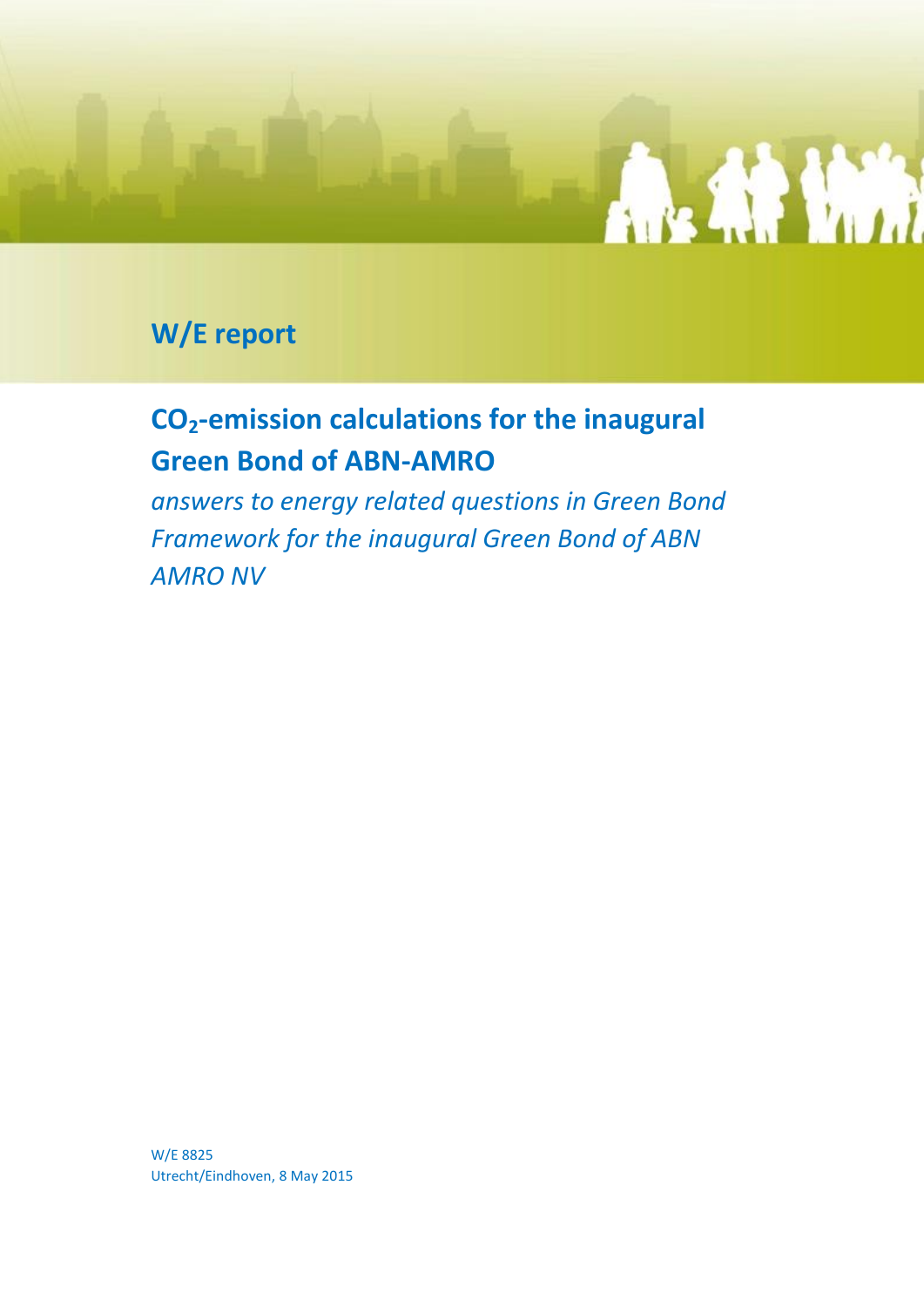### **CO2-emission calculations for the inaugural Green Bond of ABN-AMRO**

*answers to energy related questions in Green Bond Framework for the inaugural Green Bond of ABN AMRO NV*

#### **Client**

ABN AMRO Bank N.V. Gustav Mahlerlaan 10 1082 PP Amsterdam

Contact: mr. J. Hessels T +31 20 383 6929 | M +31 6 23 36 1736 | E joop.hessels@nl.abnamro.com

#### **Contractor**

W/E consultants Jan van Hooffstraat 8E 5611 ED Eindhoven Contact: mr. Pieter Nuiten T +31 40 235 8450 | M +31 6 2239 6192 |E nuiten@w-e.nl K.v.K. nr. S 41172371 | BTW nr. NL 00 48 41 554 B01 | Triodos nr. NL06 TRIO 0198 3526 11

#### **Project**

W/E 8825

*Sinds 1979 betrouwbaar als adviseur voor een duurzame omgeving*

*W/E adviseurs zet zich in voor opdrachtgevers die streven naar een duurzame ontwikkeling van de gebouwde omgeving. We onderhouden duurzame relaties met overheden, vastgoedbeheerders, ontwikkelaars, corporaties, architecten en kennisinstituten. W/E is voor hen een meedenkende en kritische partner.*

*Ons werkterrein is breed en strekt zich uit van planadvies, onderzoek en instrumentontwikkeling tot beleid en implementatie. Plannen maken, kennis inbrengen, onderzoek doen, instrumenten ontwikkelen, beleid vormgeven en mensen motiveren. Onze inhoudelijke expertise stemmen we voortdurend af op de behoeften en ontwikkelingen in de markt. Zo blijven wij scherp en u ook.*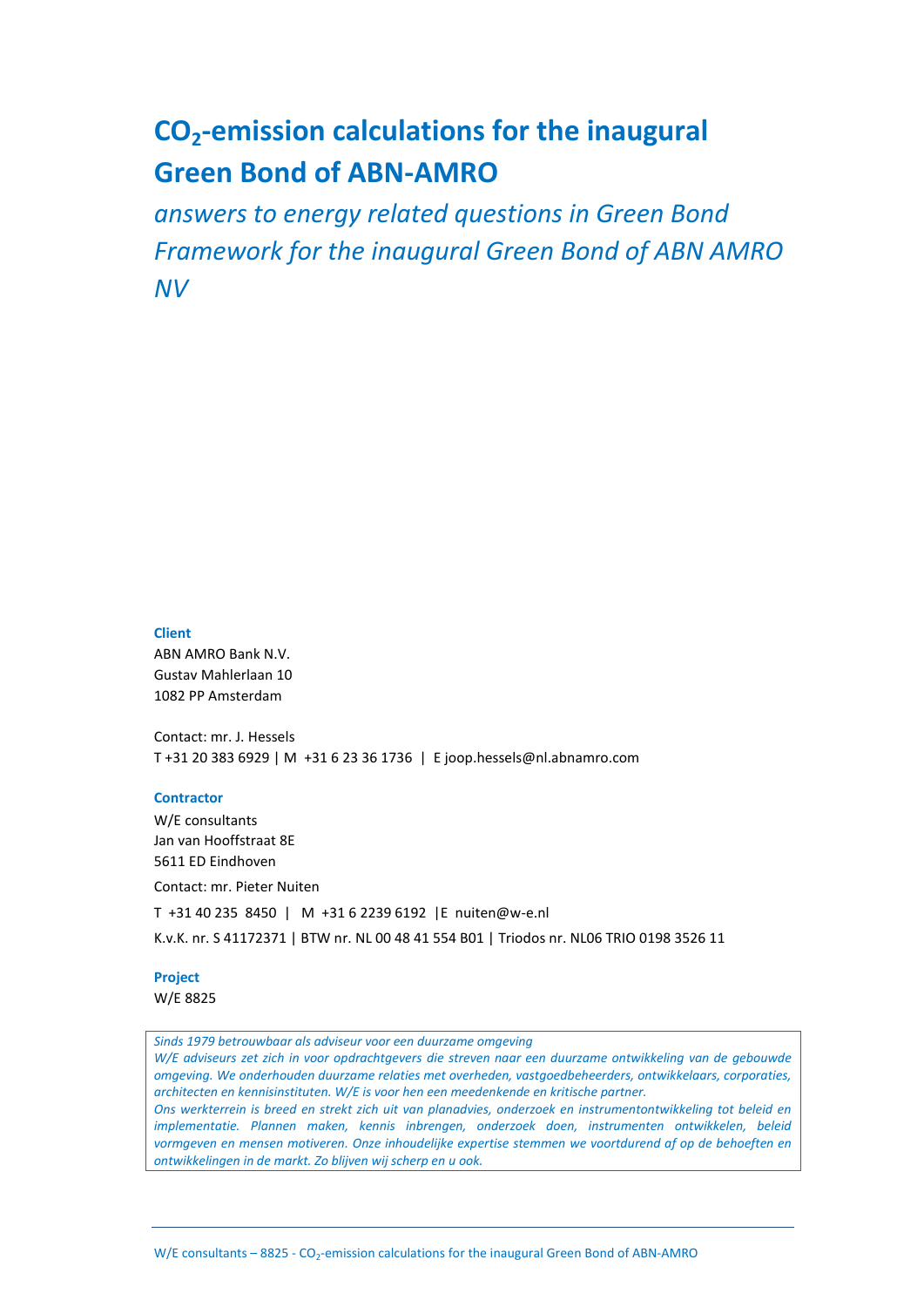# **Table of contents**

| 1              | <b>Impact calculations ABN AMRO Green Bond</b>                                             | 1              |
|----------------|--------------------------------------------------------------------------------------------|----------------|
|                | Results                                                                                    | 1              |
|                | Project category A Mortgage loans for energy efficient residential buildings               | $\overline{2}$ |
|                | A.1. Achieved energy efficiency of buildings                                               | 2              |
|                | Methodology                                                                                | $\overline{2}$ |
|                | Impact indicator 1: Energy performance                                                     | 4              |
|                | Impact indicator 2: CO <sub>2</sub> emissions performance                                  | 4              |
|                | Project category B "Green Loans" for installation of solar panels on residential buildings | 5              |
|                | B.1. Environmental aspects of solar panels used                                            | 5              |
|                | Methodology                                                                                | 5              |
|                | Impact indicator 1: Total energy production of solar panels installed                      | 6              |
|                | Impact indicator 2: Avoidance of $CO2$ emissions related to these loans                    | 6              |
|                | Project category C Commercial real estate loans for energy efficient building projects     | 8              |
|                | C.7. Energy efficiency of buildings                                                        | 8              |
|                | Methodology                                                                                | 8              |
|                | Impact indicator 1: Energy performance                                                     | 9              |
|                | Impact indicator 2: $CO2$ emission performance                                             | 9              |
|                | Conclusion                                                                                 | 10             |
| $\overline{2}$ | <b>Annexes</b>                                                                             | 11             |
|                | EPC-requirements                                                                           | 11             |
|                | Average energy consumption Dutch households                                                | 12             |
|                | Costs of pv-systems                                                                        | 13             |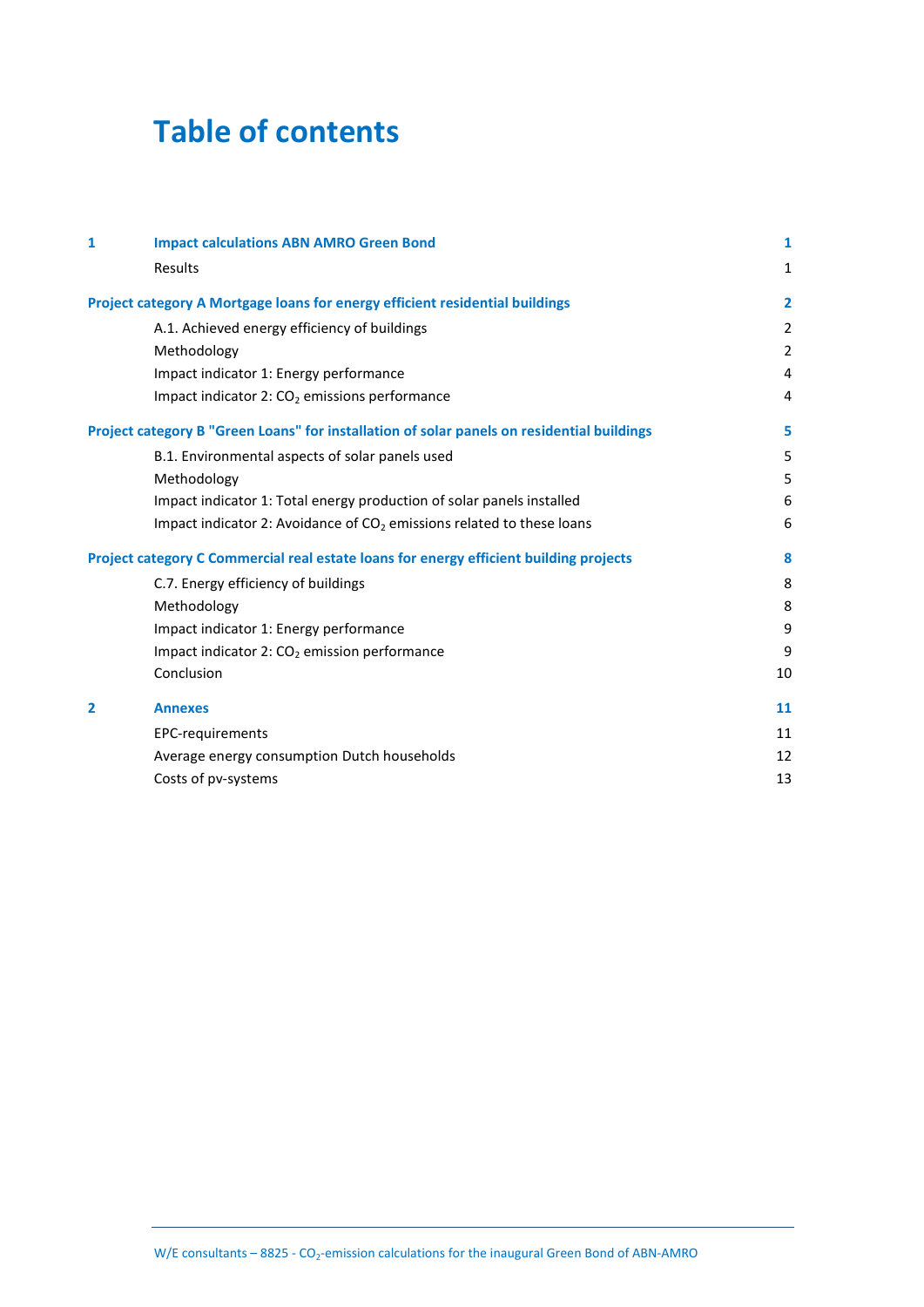# <span id="page-3-0"></span>**1 Impact calculations ABN AMRO Green Bond**

As requested by ABN AMRO, W/E consultants has provided input and answers on energy related questions to formulate the Green Bond Framework which is put together in co-operation with oekom research. In addition, W/E consultants have developed a model to provide a  $CO<sub>2</sub>$  impact indication of the assets which will be incorporated in the Green Bond.

The next chapters contain the relevant questions and W/E has provided answers and opinions based on best practices and our experience. The process of finding the answers and the assumptions that have been made in that process will be discussed in the 'Methodology' section.

#### <span id="page-3-1"></span>**Results**

Within the green bonds, three different project categories can be distinguished. For each of these categories, the annual  $CO<sub>2</sub>$  savings (compared to a relevant national benchmark) have been calculated. For all assets within the green bond combined, the annual savings are a bit below 8,700 ton.

#### **Total CO2 savings, in ton**

| category                            | per year |
|-------------------------------------|----------|
| Category A - residential dwellings  | 2.436    |
| Category B - pv loans               | 3.558    |
| Category C - commercial real estate | 2.687    |
| Total                               | 8.680    |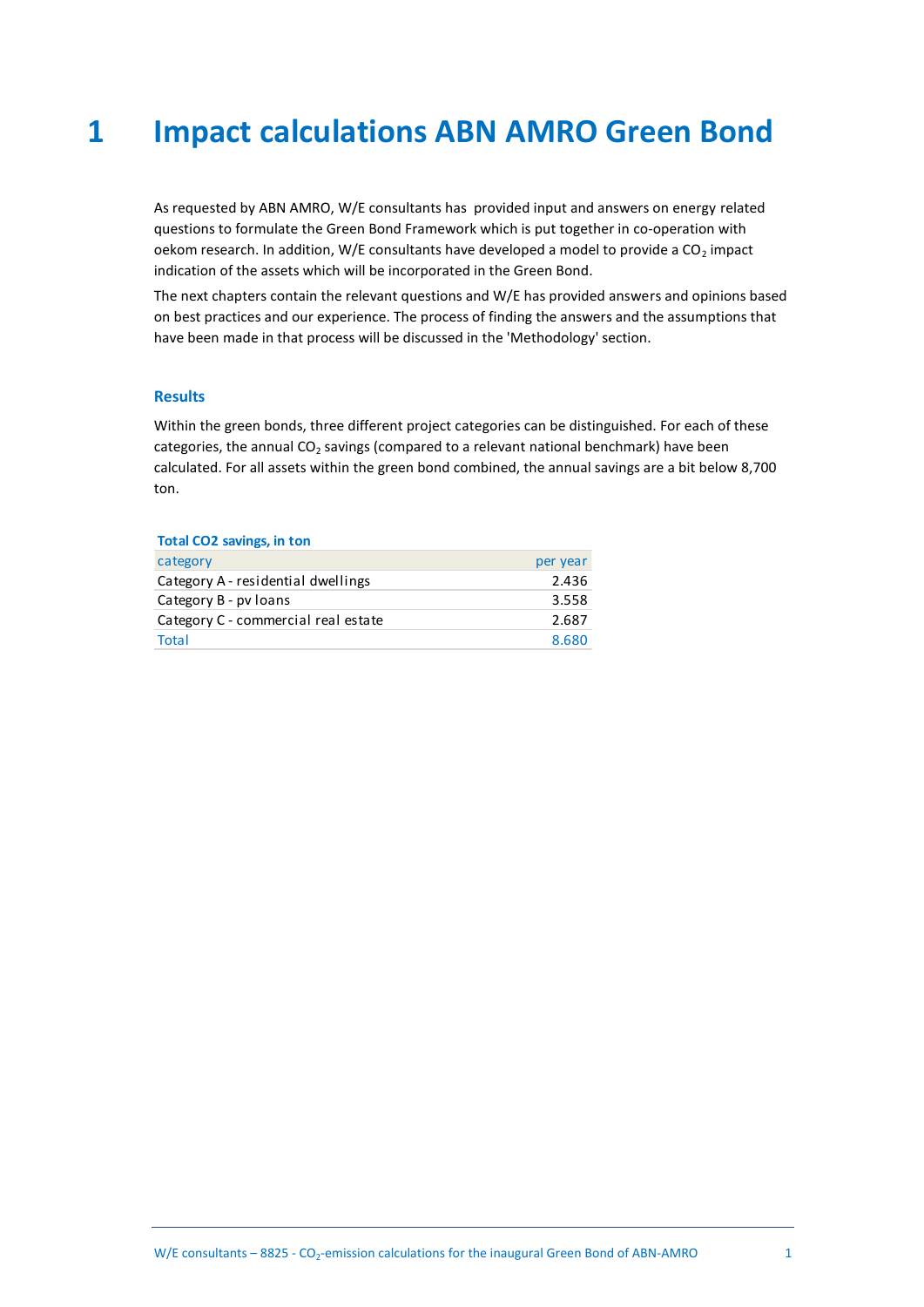# <span id="page-4-0"></span>**Project category A Mortgage loans for energy efficient residential buildings**

#### <span id="page-4-2"></span><span id="page-4-1"></span>**A.1. Achieved energy efficiency of buildings**

#### **Methodology**

ABN AMRO has selected 1,057 dwellings to be part of this Green Bond. Within this assessment, we determined the energy usage of these dwellings and compared this to the average Dutch dwelling. The energy usage is calculated using the energy performance method as depicted in the Dutch 'Building Decree 2012'. Even though there is a difference between calculated and actual energy use, especially when looking at a single building or dwelling, we are of the opinion that for a large portfolio of dwellings there is a good match between theory and practice for new dwellings<sup>a</sup>.

For the Dutch average, we used data from CBS, the Dutch Central Bureau for Statistics.

#### EPC

 $\overline{a}$ 

All new buildings in The Netherlands need to comply with a energy performance requirement, set by the Dutch 'Building Decree 2012'. This requirement is expressed in terms of the Energy Performance Coefficient ("EPC"). We refer to [Table 5](#page-13-2) for more information on EPC requirements.

The EPC is an indicator for the primary energy performance of a building. This only comprises building related energy use for space heating and cooling, domestic hot water, ventilation, fans and lighting. It also takes renewable energy installations into account. More information can be found at http://www.rvo.nl/onderwerpen/duurzaam-

ondernemen/gebouwen/energieprestatie/regelgeving/bepalingsmethode.

'Primary' means that the energy demand of a dwelling within the EPC relates to the fossil energy demand. For electricity use, this means that the efficiency of the Dutch power production and power grid is taken into account (set at 39% within the calculation method). For example, a dwelling with an electricity bill of 3,000 kWh will have a primary energy demand of 3,000/39% = 7,692 kWh. For natural gas, the efficiency of the grid (transportation, distribution) is set at 100%. So a dwelling with a gas bill of 1,000 m<sup>3</sup> will also have a primary gas demand of 1,000 m<sup>3</sup>, which is equivalent (for Dutch gas) with 35,17 GJ<sup>b</sup> or 9,769 kWh.

#### Data dwellings with a loan from ABN AMRO

All eligible loans were build according to the requirements in the 'Building Decree 2012' and therefore have an Energy Performance Coefficient (EPC) of 0,6 (or lower).

There is no detailed information available on the type and size of the dwellings. It is therefore assumed that the distribution of type and size of the 1,057 dwellings is equal to the average type and size of all new Dutch dwellings. Information on the average dwellings is used from 'Reference dwellings 2013' published by RVO<sup>c</sup>.

a<br>http://www.energievastgoed.nl/2013/02/otb-delft-energielabel-voorspeltgasverbruik/?doing\_wp\_cron=1429005389.5604948997497558593750

<sup>&</sup>lt;sup>b</sup> NEN 7120+C2, Energy performance of buildings -Determination method, 2012

<sup>&</sup>lt;sup>c</sup>http://www.rvo.nl/onderwerpen/duurzaam-ondernemen/gebouwen/energieprestatie-nieuwbouwepn/ontwerpen/referentiewoningen-nieuwbouw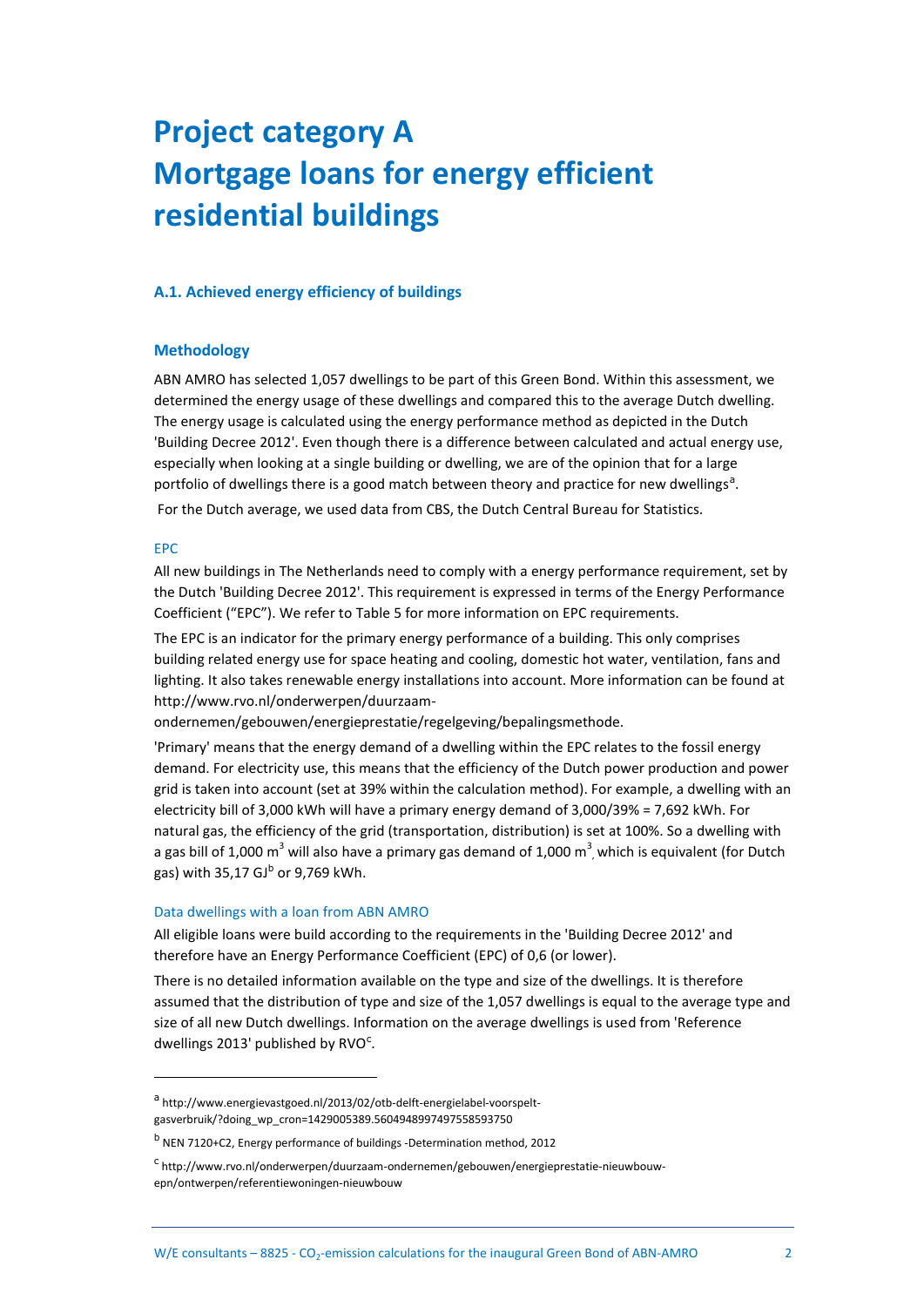#### Data average dwellings in the Netherlands

The average energy consumption of *privately owned* dwellings in the Netherlands<sup>d e</sup> is about 3,700 kWh of electricity and 2,000 m<sup>3</sup> of natural gas (equivalent). The figure for natural gas has been corrected for weather conditions, as gas is mainly used for space heating. Roughly 5% of all Dutch dwellings has a connection to a district heating system, but in newly built areas this percentage is significantly lower. For this assessment, the use of district heating has been neglected.

#### Combination data ABN AMRO and average NL

We use dwelling data and the energy performance formula to calculate the primary energy usage for gas.

#### $CO<sub>2</sub>$ -emissions - natural gas

The CO<sub>2</sub> emissions<sup>f</sup> of Dutch natural gas are 56.4 kg/GJ or 1.78 kg/m<sup>3</sup>.

#### CO<sub>2</sub>-emissions - electricity

There are different values of the carbon intensity in kg per produced kWh of electricity depending on assumptions made in the calculation method. For this assessment we use the same method as ABN AMRO applies in its Annual Sustainability Report, which is assured by KPMG. These figures (also specifically for The Netherlands) are provided by the UK Department for Environment, Food and Rural Affairs<sup>g</sup>.

For 2014, the specific CO<sub>2</sub>-emission is 0,404 kg/kWh. This number does not include CO<sub>2</sub>-emissions related to transmission and distribution of electricity.

#### **Percentage of residential buildings that obtained an Energy Performance Certificate by NL Agency**  with a minimum energy performance labelled "A" (on a scale from G-A)

All residential buildings built in 2006 are required to make an EPC calculation which should be below a value of 0.8. All these buildings will have an energy label "A". The formal calculation method is described in "Rekenmethodiek definitief energielabel inclusief indeling energielabelklassen (versie 1.2)". The document "Tabellen met referenties inclusief labelklasse per referentie (versie 2.0)" shows that all buildings within the bond have an A-label. [Figure 1](#page-6-2) shows a copy of the relevant part of this document.

Given the EPC requirements in the Building Decree 2012, the dwellings within the Green Bond have an energy performance coefficient that is least 25% lower (= better) than the requirement for obtaining an energy label 'A'.

d http://statline.cbs.nl/Statweb/publication/?DM=SLNL&PA=81528NED&D1=a&D2=0,6- 7&D3=0&D4=a&HDR=T&STB=G1,G2,G3&VW=T

e<br>http://www.klimaatmonitor.databank.nl/quickstep/QsBasic.aspx; screen dump in Annex

f http://www.rvo.nl/sites/default/files/2014/08/Zijlema%202013%20Berekening%20CO2 emissiefactor%20aardgas%20jaar%202014.pdf

<sup>&</sup>lt;sup>g</sup> http://www.ukconversionfactorscarbonsmart.co.uk/.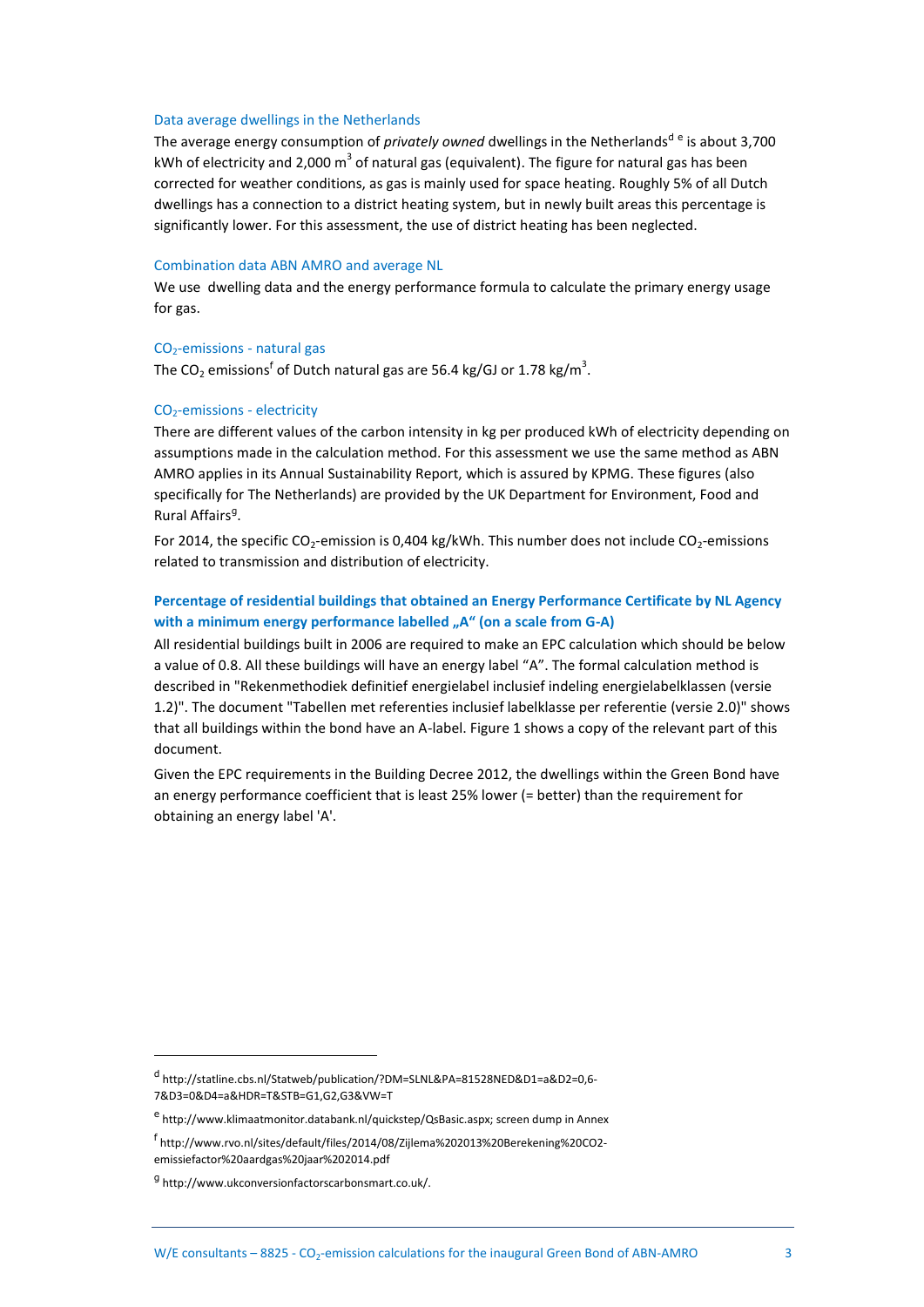#### <span id="page-6-2"></span>*Figure 1 Energy labels for each reference dwelling, including building period (copy of "Tabellen met referenties inclusief labelklasse per referentie (versie 2.0)"*

#### **Labelklassen per referentie**

De labelklassen zijn berekend met 'Rekenmethodiek definitief energielabel', versie 1.2 d.d. 16 september 2014 Bij het type flat/appartement is in tabel 3 uitgegaan van het subtype 'tussen midden', de meest voorkomende variant. **Labelklassen per referentie**<br>De labelklassen zijn berekend met 'Rekenmethodiek definitief energielabel', versie 1.2 d.d. 16 september 2<br>Bij het type flat/appartement is in tabel 3 uitgegaan van het subtype 'tussen midden'

| WONINGTYPE (C)       |                   |           |           |       |           | BOUWPERIODE (J) |       |           |           |           |            |
|----------------------|-------------------|-----------|-----------|-------|-----------|-----------------|-------|-----------|-----------|-----------|------------|
|                      |                   | T/M 1945  | 1946-     | 1965- | 1975-     | 1983-           | 1988- | 1992-     | 2000-     | 2006-     | 2014 en    |
|                      |                   |           | 1964      | 1974  | 1982      | 1987            | 1991  | 1999      | 2005      | 2013      | later      |
|                      |                   | <b>J1</b> | <b>J2</b> | J3    | <b>J4</b> | J5              | J6    | <b>J7</b> | <b>J8</b> | <b>J9</b> | <b>J10</b> |
| Vrijstaande woning   |                   | G         | F         | D     | с         | c               | в     | в         | в         | А         | А          |
| Twee / één kapwoning |                   | G         | F         | D     | с         | c               | c     | в         | в         | А         | A          |
| Rijwoning hoek       |                   | G         | F         | D     | с         | c               | c     | в         | в         | А         | A          |
| Rijwoning tussen     |                   | F         | Е         | c     | c         | c               | c     | в         | A         | А         | А          |
|                      | Flat/appartement* | G         | Е         | Е     | в         | c               | c     | с         | в         | А         | A          |
| Meergezinswoning     | Maisonnette**     | Е         | Е         | с     | в         | c               | c     | А         | А         | А         | A          |

*Tabel 3 Labelklasse per woningtype en bouwperiode*

<span id="page-6-0"></span>All relevant documents are available at RVO at request<sup>h</sup>.

#### **Impact indicator 1: Energy performance**

Average energy consumption of residential buildings (in  $kWh/m^2$ ) financed through the loans compared to the average energy consumption of residential buildings in the Netherlands.

*Figure 2 Energy consumption and CO<sup>2</sup> emissions ABN AMRO loans compared to average of Dutch residential buildings.*

| parameter                                     | unit           | average NL | ABN-AMRO | saving | % saving |
|-----------------------------------------------|----------------|------------|----------|--------|----------|
| number of dwellings = households (hh)         | hh             | 1,057      | 1,057    |        |          |
| Energy performance coëfficiënt (EPC)          |                |            | 0.60     |        |          |
| average user area                             | m <sub>2</sub> | 102        | 102      |        |          |
| average loss area                             | m2             | 193        | 193      |        |          |
| average consumption electricity               | kWh/hh.year    | 3,700      | 3,700    |        |          |
|                                               | kWh/m2         | 36         | 36       |        |          |
| average consumption natural gas               | m3/hh.year     | 2,000      | 705      | 1,295  | $-65%$   |
|                                               | m3/m2.year     | 20         | 7        | 13     |          |
|                                               | kWh/m2.year    | 192        | 68       | 125    |          |
| average consumption electricity + natural gas | kWh/m2.year    | 229        | 104      | 125    | $-54%$   |
| primary energy use                            | GJ/year        | 110,392    | 62,254   | 48,138 | $-44%$   |
|                                               | MJ/m2.year     | 1.028      | 580      | 448    |          |
|                                               | kWh/m2.vear    | 286        | 161      | 125    |          |
|                                               |                |            |          |        |          |

#### <span id="page-6-1"></span>**Impact indicator 2: CO<sup>2</sup> emissions performance**

Average CO<sub>2</sub> emissions of residential buildings (in kg/m<sup>2</sup>) financed through the loans compared to the average  $CO<sub>2</sub>$  emissions of residential buildings in the Netherlands (based on the carbon intensity of the Dutch energy mix).

<span id="page-6-3"></span>*Figure 3 Energy consumption and CO<sup>2</sup> emissions ABN AMRO loans compared to average of Dutch residential buildings.*

| parameter                             | unit       | average NL | ABN-AMRO | saving | % saving |
|---------------------------------------|------------|------------|----------|--------|----------|
| number of dwellings = households (hh) | hh         | 1.057      | 1,057    |        |          |
| Energy performance coëfficiënt (EPC)  |            |            | 0.60     |        |          |
| average user area                     | m2         | 102        | 102      |        |          |
| average loss area                     | m2         | 193        | 193      |        |          |
| average emission CO <sub>2</sub>      | ton/year   | 5.342      | 2.906    | 2,436  | $-46%$   |
|                                       | kg/hh.year | 5.054      | 2.750    | 2,304  |          |
|                                       | kg/m2.year | 49.7       | 27.1     | 22.7   |          |

<sup>h</sup> www.rvo.nl/onderwerpen/duurzaam-ondernemen/gebouwen/energielabelinstallatiekeuringen/publicaties/energielabel/methodiek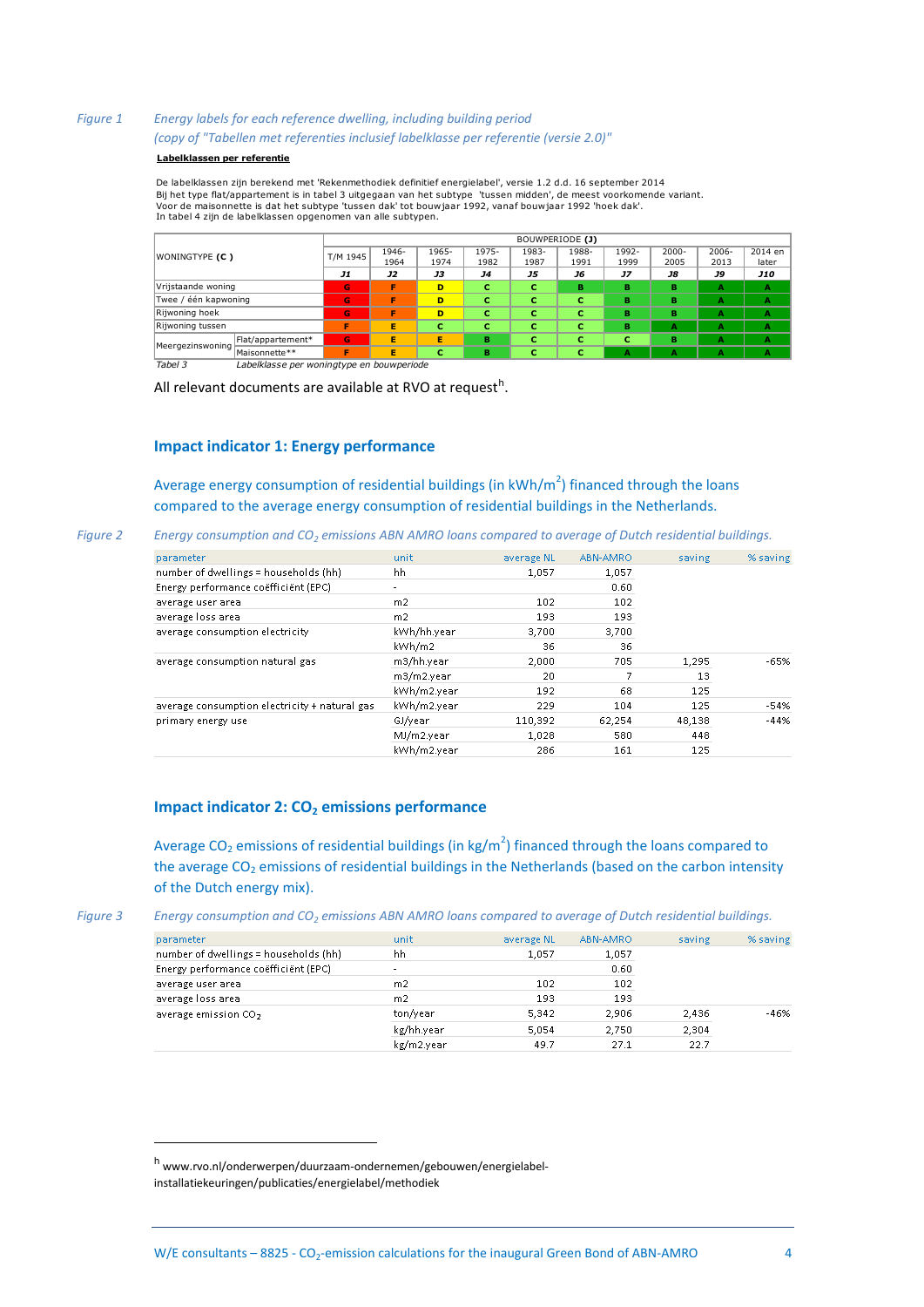# <span id="page-7-0"></span>**Project category B "Green Loans" for installation of solar panels on residential buildings**

#### <span id="page-7-2"></span><span id="page-7-1"></span>**B.1. Environmental aspects of solar panels used**

#### **Methodology**

In the period 1 January 2012 - 31 March 2015 there have been 1,625 loans for solar panels, for a total contract amount of  $\epsilon$  13,759,073. The outstanding loan amount is somewhat lower, at €12,033,652

There is no information available in the ABN AMRO systems on the installed pv-power for each of the loans, nor of the actual electricity production. However, we do have information on the loan amount (euro) which can be used to make an estimate of the installed pv-power per loan. Additional to this, we estimate the actual production by using typical yields from scientific literature.

#### Calculation method

To calculate the total avoided CO2-emissions, we transfer the loan amount via installed pv-power to estimated production:

| loan in euro | & installation costs in euro/Wp                                                                   | $\rightarrow$ installed pv-power in Wp                |
|--------------|---------------------------------------------------------------------------------------------------|-------------------------------------------------------|
|              | installed pv-power in Wp & average production in kWh / kWp $\rightarrow$ yearly production in kWh |                                                       |
|              | yearly production in kWh $\&$ specific CO <sub>2</sub> -emission per kWh                          | $\rightarrow$ total avoided CO <sub>2</sub> -emission |

#### Installation costs in euro/Wp

The installed amount of power (watt-peak or Wp) is derived from the installation cost per Wp. This number has changed significantly over the last few years, as can be seen in table 1 below and varies per year. We have used different sources to provide a reliable estimate of the installation costs per Wp. The figure below shows three sources:

- ECN studies on the SDE-subsidies (national subsidies on sustainable energy production units, based on the costs of the generated electricity; updated yearly);
- Market surveys conducted by the 'Solar electricity monitoring foundation' (update irregularly, from 2011 onwards);
- We have checked the above with a sample from the loan data (14 loans per year, 42 in total).

Combining these three sources, an annual amount of installation costs per Wp has been determined. In Annex 2, all used documents are listed.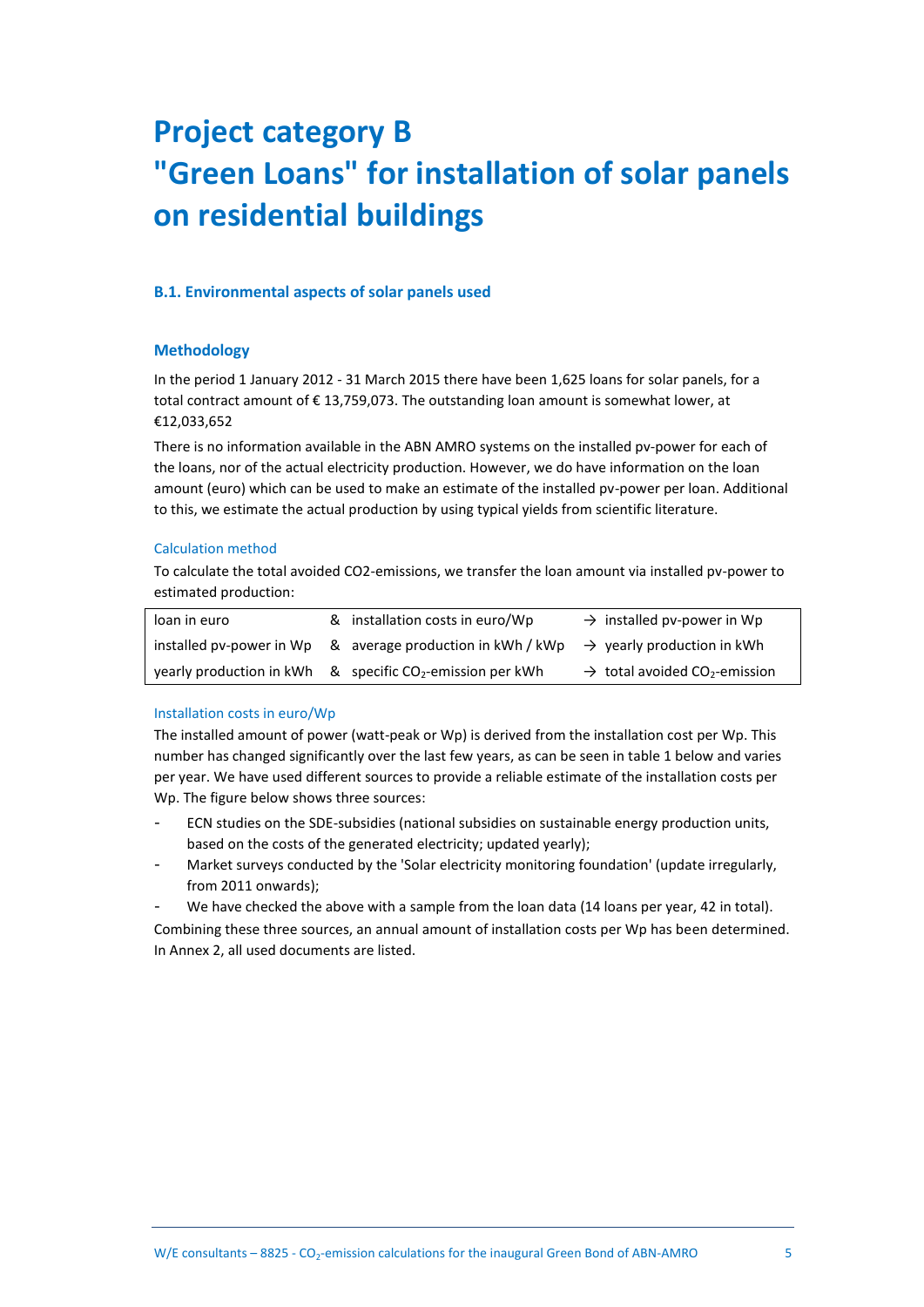



*Table 1 Historic costs of pv-systems used in this assessment in euro/Wp, including VAT* 

| <b>Calculation values euro/Wp</b> |             |  |  |  |  |
|-----------------------------------|-------------|--|--|--|--|
| vear                              | calc, value |  |  |  |  |
|                                   | euro/Wp     |  |  |  |  |
| 2012                              | 1,60        |  |  |  |  |
| 2013                              | 1,40        |  |  |  |  |
| 2014                              | 1,35        |  |  |  |  |
| 2015                              | 1.15        |  |  |  |  |

#### Average production in kWh / kWp

Using the total installed pv-power, it is possible to calculate the annual energy production in kWh using the average production in kWh/kWp. This number has been established at 875 kWh/Wp<sup>i</sup>.

#### <span id="page-8-0"></span>**Impact indicator 1: Total energy production of solar panels installed**

#### Calculated energy production

As a result, the calculated energy production in the year 2014 is 8,806,194 kWh. In [Table 2](#page-9-0) below, the results of the calculations are presented.

Over the total expected life span of pv-systems of 25 years, the total predicted electricity production will be slightly over 220 million kWh.

#### <span id="page-8-1"></span>**Impact indicator 2: Avoidance of CO<sup>2</sup> emissions related to these loans**

The avoidance of  $CO<sub>2</sub>$  emissions is calculated on the basis of the calculated electricity production per year and average carbon intensity of the Dutch energy mix.

There are different values of the carbon intensity in kg per produced kWh of electricity depending on different assumptions in the calculation method. For this assessment we use the same method as ABN AMRO applies in its Annual Sustainability Report, on which assurance is provided by KPMG. Figures (also specifically for The Netherlands) are provided by the UK Department for Environment, Food and Rural Affairs<sup>j</sup>.

<sup>&</sup>lt;sup>i</sup> 29th European Photovoltaic Solar Energy Conference and Exhibition 2014, Update of the Dutch PV specific yield for determination of PV

<sup>&</sup>lt;sup>j</sup> http://www.ukconversionfactorscarbonsmart.co.uk/.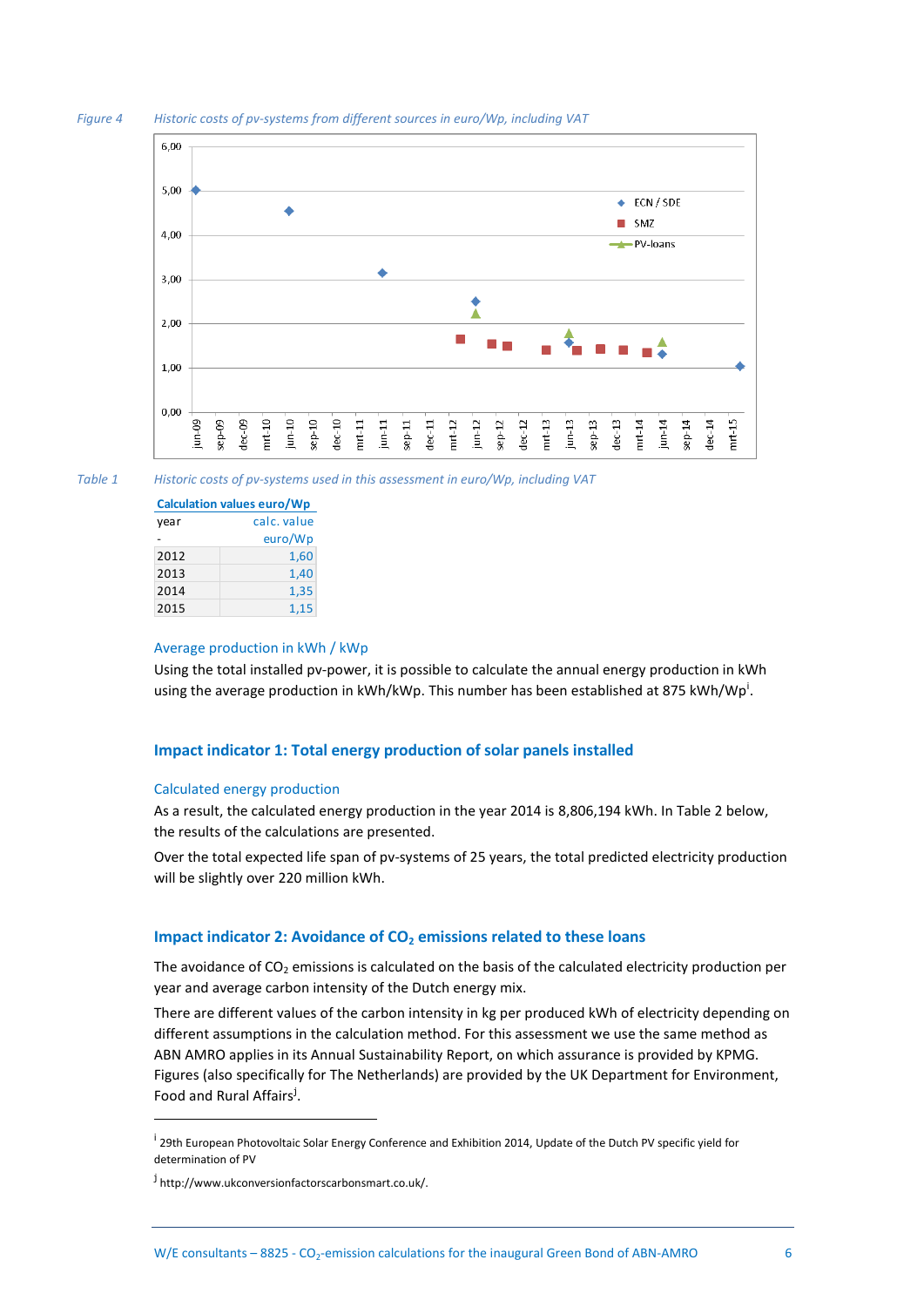For 2014, the specific  $CO_2$ -emission is 0,404 kg/kWh. This figure does not include CO2-emissions related to transmission and distribution of electricity.

The total avoided  $CO_2$ -emissions due to the pv-loans within this bond are 3,557,703 kg per year. Over the lifespan of 25 years, the avoided  $CO_2$ -emissions are approx. 89 million kg. In this figure, The  $CO_2$ emissions of the Dutch electricity grid will likely decline in the future, however, reliable estimates are not available for this effect for the next 25 years. We therefore did not take these developments into consideration in our methodology and model but have used the 2014 numbers to extrapolate avoided CO<sub>2</sub>-emissions.

#### <span id="page-9-0"></span>*Table 2 Installed power, electricity production and avoided CO<sup>2</sup> emission of the pv-systems, and cumulative*

| $I$ UNIC $\mathcal{L}$ | motunca power, cicculicity production and avoided CO3 chillsolon of the pv systems, and califabritie |                           |              |            |                                        |                         |  |  |  |  |  |
|------------------------|------------------------------------------------------------------------------------------------------|---------------------------|--------------|------------|----------------------------------------|-------------------------|--|--|--|--|--|
|                        | Electricity production and avoided CO <sub>2</sub> emission                                          |                           |              |            |                                        |                         |  |  |  |  |  |
| year                   |                                                                                                      | loans - contracted amount |              |            | installed power electricity production | Avoided CO <sub>2</sub> |  |  |  |  |  |
|                        | euro/year                                                                                            | euro                      | Wp/year      | Wp         | kWh/year                               | kg/year                 |  |  |  |  |  |
|                        | install.year                                                                                         | cumulative                | install.year | cumulative | cumulative                             | cumulative              |  |  |  |  |  |
| 2012                   | 2.855.490                                                                                            | 2.855.490                 | 1.784.681    | 1.784.681  | 1.561.596                              | 630.885                 |  |  |  |  |  |
| 2013                   | 2.844.732                                                                                            | 5.700.222                 | 2.031.951    | 3.816.633  | 3.339.553                              | 1.349.180               |  |  |  |  |  |
| 2014                   | 5.900.329                                                                                            | 11.600.551                | 4.370.614    | 8.187.246  | 7.163.841                              | 2.894.192               |  |  |  |  |  |
| 2015                   | 2.158.522                                                                                            | 13.759.073                | 1.876.976    | 10.064.222 | 8.806.194                              | 3.557.703               |  |  |  |  |  |
| 25 years               |                                                                                                      |                           |              |            | 220.154.859                            | 88.942.563              |  |  |  |  |  |
|                        |                                                                                                      |                           |              |            |                                        |                         |  |  |  |  |  |

#### **Electricity production and avoided CO<sup>2</sup> emission**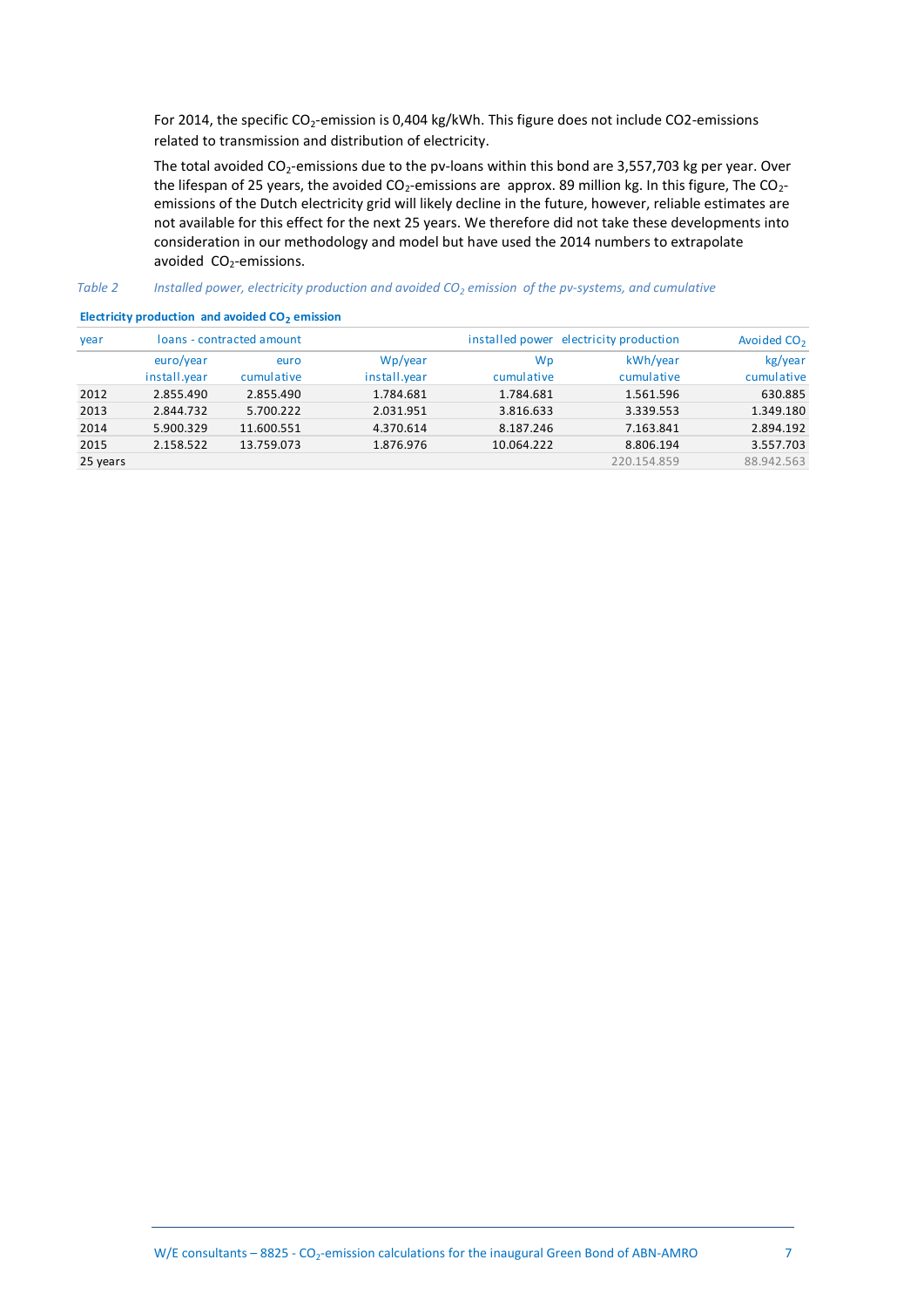# <span id="page-10-0"></span>**Project category C Commercial real estate loans for energy efficient building projects**

This category comprises different portfolio's with offices, retail stores and commercially developed retail housing, both renovated and new. The portfolio's contain seven office buildings in total with a total usable floor area of 106,324 m<sup>2</sup>, twelve retail shops with a total usable floor area of 74,958 m<sup>2</sup> and three projects with 6,543  $m^2$  of retail housing.

The energy labels of the existing offices and retail shops are A or A+ with an energy index (EI)<sup>k</sup> that varies from 0.55 to 1.04. The two new offices will be built in 2015 and 2016 and are assumed to follow the required EPC of 1.1.

The apartment buildings in the existing portfolio's are built in 2013 and are assumed to have an EPC of 0,6, which is in line with requirements of the Dutch Building Decree 2012.

#### <span id="page-10-2"></span><span id="page-10-1"></span>**C.7. Energy efficiency of buildings**

#### **Methodology**

 $\overline{a}$ 

The  $CO<sub>2</sub>$  emissions of the renovated buildings will be calculated according to ISSO 75.3, which is the Dutch calculation method used to determine the energy label for buildings with a commercial building function. The  $CO<sub>2</sub>$  emissions of the retail housing and the new to build offices will be calculated according to NEN 7120, which is the method for calculating the EPC.

The calculated CO<sub>2</sub> emission will compared to the average CO<sub>2</sub> emission of Dutch offices, shops and dwellings. This average will be calculated on the basis of the current distribution of energy labels, the number of energy labels A, the number of energy labels B, et cetera.

For dwellings the average CO2 emission has been determined in the chapter about 'Project category A', see [Figure 3.](#page-6-3)

Quantitative indicator: Percentage of residential buildings that comply with the Dutch Building Decree 2012 (Bouwbesluit 2012: Chapter 5 and NEN 1068) and meet the requirement of the building's insulation effectiveness above 3.5 m<sup>2</sup>K /W (Rc-value for roofs, walls and floors). For example, the Rc-value of 3.5 m<sup>2</sup>K/W for an exterior wall approximately equals a U-value of 0.27  $W/m^2K$ .

All buildings need to comply with the 'Building Decree', the version which was valid at the day the building permit was requested. The mentioned Rc-levels are valid for new buildings as well as for 'major conversions' (possibly only at component level). For smaller renovations, a minimum Rc-value of 1.3  $m^2$  K/W is required for the components that are affected by the renovation. For example, if façade insulation is added, the minimum Rc-value must be 1.3. If the façade is completely removed and renewed, the Rc-value must be at least 3,5. 'Major conversions' are defined in the EPBD recast, article 2: http://ec.europa.eu/energy/en/topics/energy-efficiency/buildings

There are no restrictions on the U-values of doors and windows when renovating<sup>m</sup>.

k http://wetten.overheid.nl/BWBR0020921/BijlageII/geldigheidsdatum\_07-05-2015

<sup>&</sup>lt;sup>l</sup> Per 1 January 2015, the Rc-requirements for floor, facades, roofs are 3.4 / 4.5 / 6.0 respectively.

 $<sup>m</sup>$  More information can be found at http://www.answersforbusiness.nl/regulation/building-regulations.</sup>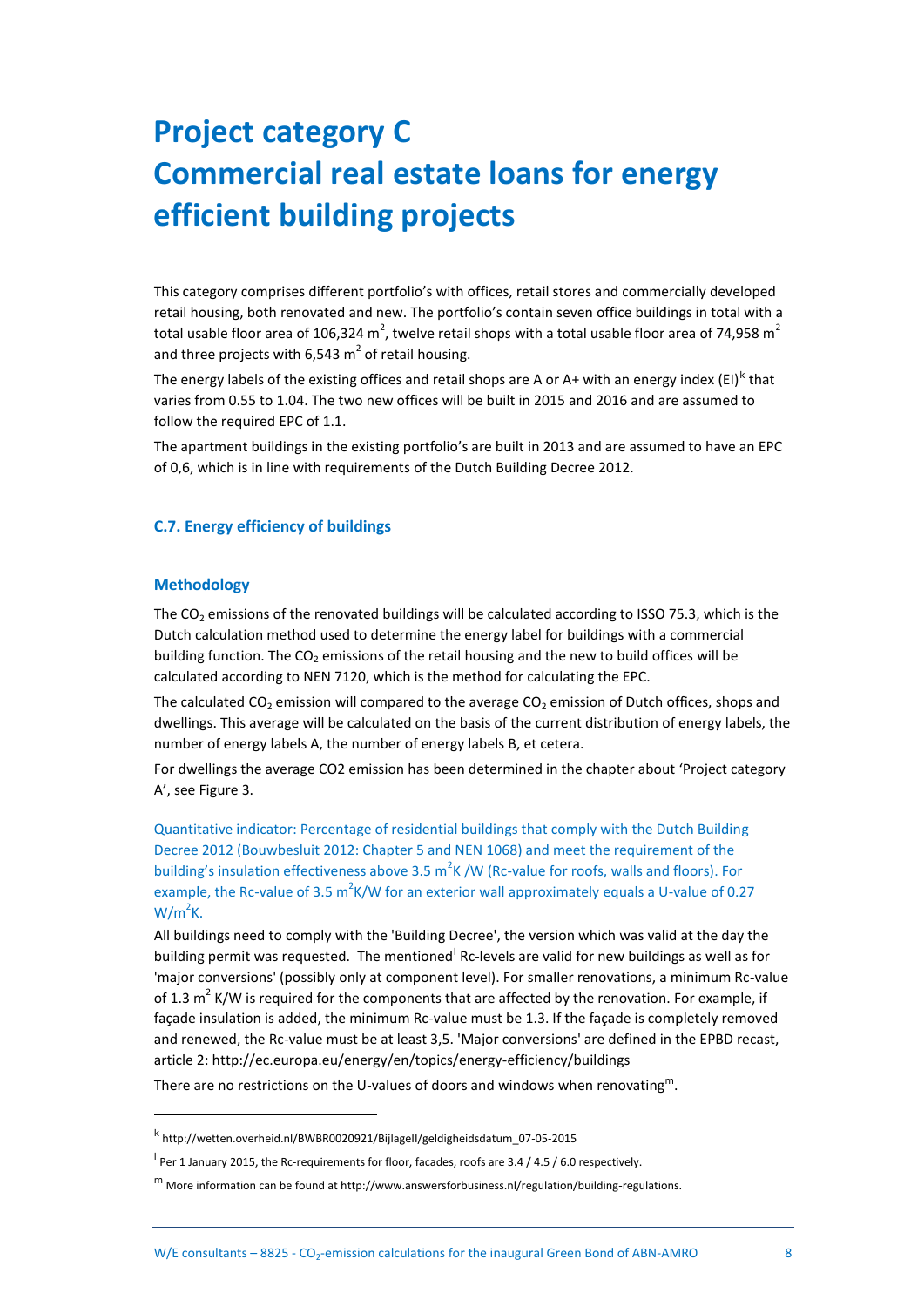#### <span id="page-11-0"></span>**Impact indicator 1: Energy performance**

The energy consumption of the offices and retail shops is calculated on the basis of the energy-index formula in ISSO 75.3 (calculation method for energy labels for existing commercial buildings). Per building the usable floor area ( $m^2$ ) and the energy indicator (EI) of the buildings is used to calculate the building related primary energy use for heating, cooling, domestic hot water (dhw), ventilation and lighting. The additional energy consumption for usage of the building like computers, printers, et cetera is not taken into account.

For the retail housing and the new offices the primary building related energy consumption is calculated using the EPC formula in EPG (energy performance of buildings)<sup>n</sup>. The usable floor area and the required EPC result in the building related primary energy use.

#### Average energy consumption offices and shops in the Netherlands

The energy label database of RVO provides the number of offices and retail stores per energy label in The Netherlands<sup>o</sup>. The database only includes the buildings which obtained an official energy label. We assume that the energy use of these buildings to be the average energy use of Dutch offices and shops. The calculated average energy-index (EI) for offices is 1,34 and for shops 1,13. These EI values are used to calculate the average primary energy consumption and are compared to the EI of buildings in the pool.

The average for dwellings is calculated in a previous chapter.

#### Calculated primary energy consumption

The calculated primary energy consumption of the buildings in the portfolio can be found in [Table 3.](#page-12-1) The energy consumption is given in MJ, MJ/m<sup>2</sup> and in kWh/m<sup>2</sup>.

The calculated average primary energy consumption of Dutch buildings can be found in [Table 4.](#page-12-2) For comparison only the energy consumption and CO<sub>2</sub> emission per m<sup>2</sup> usable floor area will be used.

#### <span id="page-11-1"></span>**Impact indicator 2: CO<sub>2</sub> emission performance**

The  $CO<sub>2</sub>$ -emission performance is calculated on the basis of the calculated primary energy consumption of the buildings and the CO<sub>2</sub>-emission indicator 0,0438 kg/MJ<sub>primary</sub><sup>p</sup> for electricity and 0,506 kg/MJ<sub>primary</sub> for natural gas. Because the CO<sub>2</sub> emission of 1 MJ of primary energy use for gas is slightly different than that for electricity, an assumption has been made to split the total energy consumption into gas and electricity consumption. The assumptions are that the building related electricity use is 35 kWh/m<sup>2</sup> in offices, 11 kWh/m<sup>2</sup> in retail housing and 90% of the total primary energy in retail shops<sup>q</sup>.

<sup>&</sup>lt;sup>n</sup> NEN 7120+C2, Energy performance of buildings -Determination method, 2012

<sup>&</sup>lt;sup>o</sup> RVO database official energy labels, April 2015

<sup>&</sup>lt;sup>p</sup> 0,404 kg/kWh<sub>on the meter</sub>; Defra

<sup>&</sup>lt;sup>q</sup> http://www.lente-akkoord.nl/wp-content/uploads/2014/01/WE-rapport-8504-Aanscherping-EPC-2015-eindrapport-versie-20-12-2013-.pdf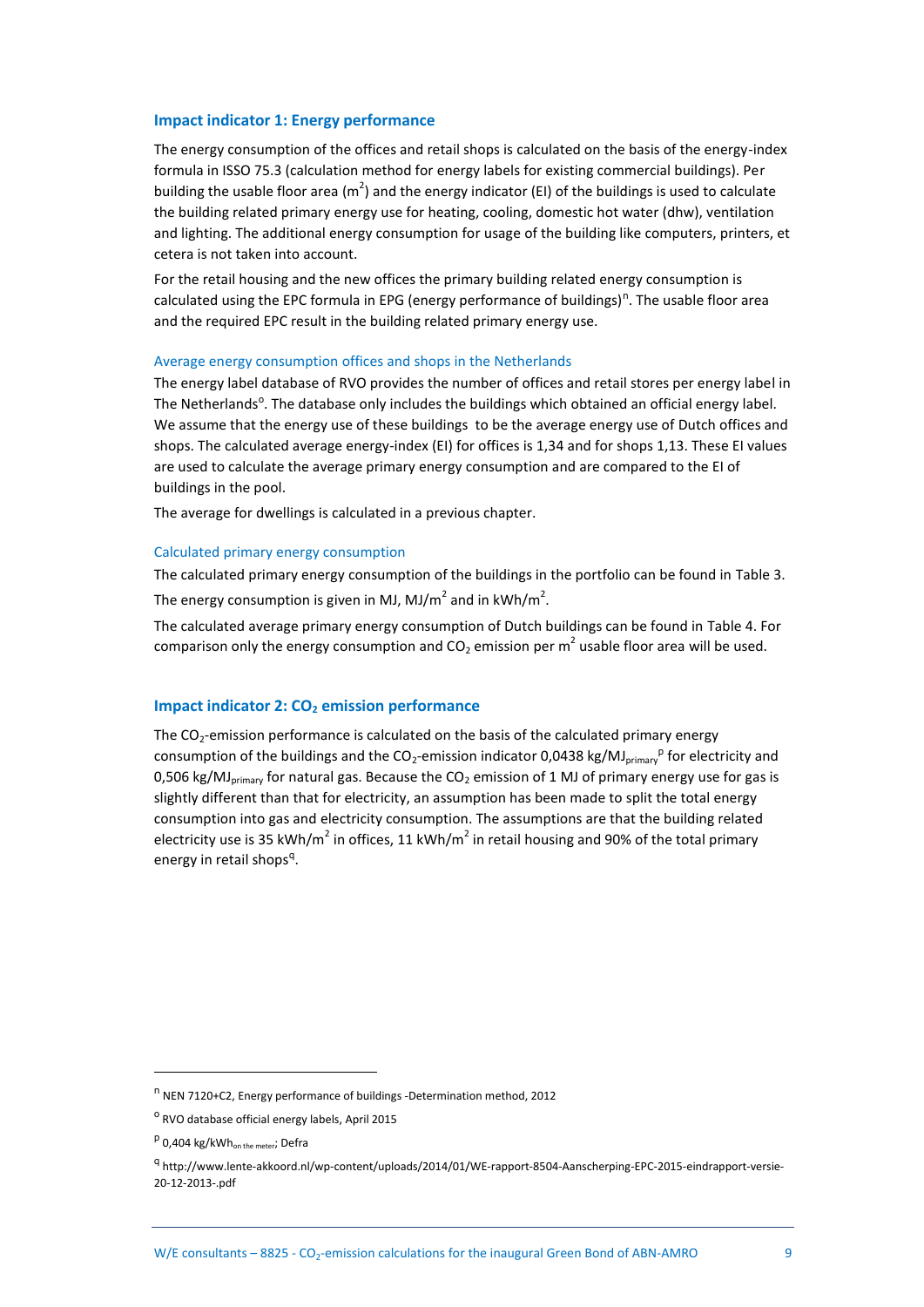#### <span id="page-12-1"></span>*Table 3: Calculated primary energy consumption and CO<sup>2</sup> emission per building in the ABN AMRO portfolio's.*

| object type    | building function floor area |                | EI   |        | CO2-emission |        |       | primary energy use |
|----------------|------------------------------|----------------|------|--------|--------------|--------|-------|--------------------|
|                |                              | m <sub>2</sub> | ٠    | g/m2   | kg           | kWh/m2 | MJ/m2 | MJ                 |
| offices        | office                       | 10,158         | 0.95 | 25,830 | 262,422      | 154    | 554   | 5,624,149          |
| offices        | office                       | 8,927          | 0.95 | 25,940 | 231,529      | 154    | 556   | 4,960,545          |
| offices        | office                       | 20,803         | 0.95 | 25,460 | 529,567      | 152    | 546   | 11,362,629         |
| offices        | office                       | 18,202         | 0.96 | 25,800 | 469.598      | 154    | 553   | 10,065,336         |
| offices        | office                       | 13,387         | 0.95 | 25,730 | 344,437      | 153    | 552   | 7,384,212          |
| retail stores  | shop                         | 13,773         | 0.89 | 38,330 | 527,914      | 239    | 861   | 11,859,727         |
| retail stores  | shop                         | 4,463          | 0.77 | 33,970 | 151,614      | 212    | 763   | 3,406,059          |
| retail stores  | shop                         | 5,594          | 0.89 | 38,990 | 218,086      | 243    | 876   | 4,899,360          |
| retail stores  | shop                         | 13,976         | 1.03 | 44,350 | 619,856      | 277    | 996   | 13,925,231         |
| retail stores  | shop                         | 206            | 1.04 | 49,680 | 10,234       | 310    | 1.116 | 229,919            |
| retail stores  | shop                         | 467            | 0.99 | 47,290 | 22,086       | 295    | 1,062 | 496,166            |
| retail stores  | shop                         | 5,299          | 0.64 | 28,080 | 148,790      | 175    | 631   | 3,342,608          |
| retail stores  | shop                         | 1.608          | 1.03 | 48,290 | 77.647       | 301    | 1,085 | 1,744,352          |
| retail stores  | shop                         | 9,930          | 0.55 | 23,790 | 236,276      | 148    | 535   | 5,308,004          |
| retail stores  | shop                         | 16,323         | 0.68 | 29,230 | 477,154      | 182    | 657   | 10,719,389         |
| retail stores  | shop                         | 1,986          | 0.83 | 38,230 | 75,923       | 239    | 859   | 1,705,636          |
| retail stores  | shop                         | 1,333          | 0.73 | 34,870 | 46,485       | 218    | 783   | 1,044,306          |
|                |                              |                |      |        |              |        |       |                    |
|                |                              |                | EPC  |        |              |        |       |                    |
| retail housing | dwelling                     | 3,723          | 0.60 | 15,430 | 57,435       | 88     | 318   | 1,185,518          |
| retail housing | dwelling                     | 2,820          | 0.60 | 15,370 | 43,340       | 88     | 317   | 894,733            |
| offices        | office                       | 21,597         | 1.10 | 15,690 | 338,816      | 98     | 353   | 7,627,093          |
| offices        | office                       | 13,250         | 1.10 | 15,970 | 211,561      | 100    | 359   | 4,752,303          |
|                |                              |                |      |        |              |        |       |                    |

#### <span id="page-12-0"></span>**Conclusion**

The calculated primary energy use and  $CO<sub>2</sub>$ -emissions are compared to the average energy consumption and  $CO_2$ -emissions of offices, shops and dwellings in the Netherlands.

With the chosen methodology the buildings in the portfolio save about 56,000 GJ primary energy (-33%) and about 2,700 tons of  $CO<sub>2</sub>$  emission (-34%) per year compared to the average Dutch buildings with the same commercial function.

The total results and per commercial function can be found in [Table 4.](#page-12-2)

#### <span id="page-12-2"></span>*Table 4: Calculated primary energy consumption and CO<sup>2</sup> emission for the portfolio and the Dutch average.*

| object type                                                                |          | building function floor area                                                                                     |         | CO2-emission           |              |        | primary energy use |        |
|----------------------------------------------------------------------------|----------|------------------------------------------------------------------------------------------------------------------|---------|------------------------|--------------|--------|--------------------|--------|
|                                                                            |          | m <sub>2</sub>                                                                                                   | kg/m2   | kg                     | kWh/m2 MJ/m2 |        | MJ                 |        |
| PORTFOLIO Commercial Real Estate Loans - Energy consumption & CO2 emission |          |                                                                                                                  |         |                        |              |        |                    |        |
| offices                                                                    | office   | 106,324                                                                                                          | 22.5    | 2,387,929              | 135          | 487    | 51,776,266         |        |
| retail shops                                                               | shop     | 74,958                                                                                                           | 34.9    | 2,612,064              | 217          | 783    | 58,680,757         |        |
| retail housing                                                             | dwelling | 6,543                                                                                                            | 15.4    | 100,775                | 88           | 318    | 2,080,251          |        |
| <b>TOTAL Portfolio</b>                                                     |          | 187,825                                                                                                          |         | 5,100,768              |              |        | 112,537,274        |        |
| <b>Average NL</b>                                                          |          |                                                                                                                  |         |                        |              |        |                    |        |
| offices                                                                    | office   |                                                                                                                  | 36.9    |                        | 214          | 772    |                    |        |
| retail shops                                                               | shop     |                                                                                                                  | 49.6    |                        | 309          | 1,113  |                    |        |
| retail housing                                                             | dwelling |                                                                                                                  | 23.0    |                        | 130          | 467    |                    |        |
|                                                                            |          | PORTFOLIO Commercial Real Estate Loans compared to NL - Savings on energy consumption and CO2 emission reduction |         |                        |              |        |                    |        |
| offices                                                                    | office   | 106,324                                                                                                          | $-14.4$ | $-1,534,255$<br>$-39%$ | $-79$        | $-285$ | $-30,316,633$      | $-37%$ |
| retail shops                                                               | shop     | 74,958                                                                                                           | $-14.7$ | $-1,102,632$<br>$-30%$ | $-92$        | $-331$ | $-24,777,631$      | $-30%$ |
| retail housing                                                             | dwelling | 6,543                                                                                                            | $-7.6$  | $-49.727$<br>$-33%$    | $-41$        | $-149$ | $-976,324$         | $-32%$ |
| <b>TOTAL Portfolio</b>                                                     |          | 187,825                                                                                                          |         | $-2,686,614 -34%$      |              |        | $-56,070,588$      | $-33%$ |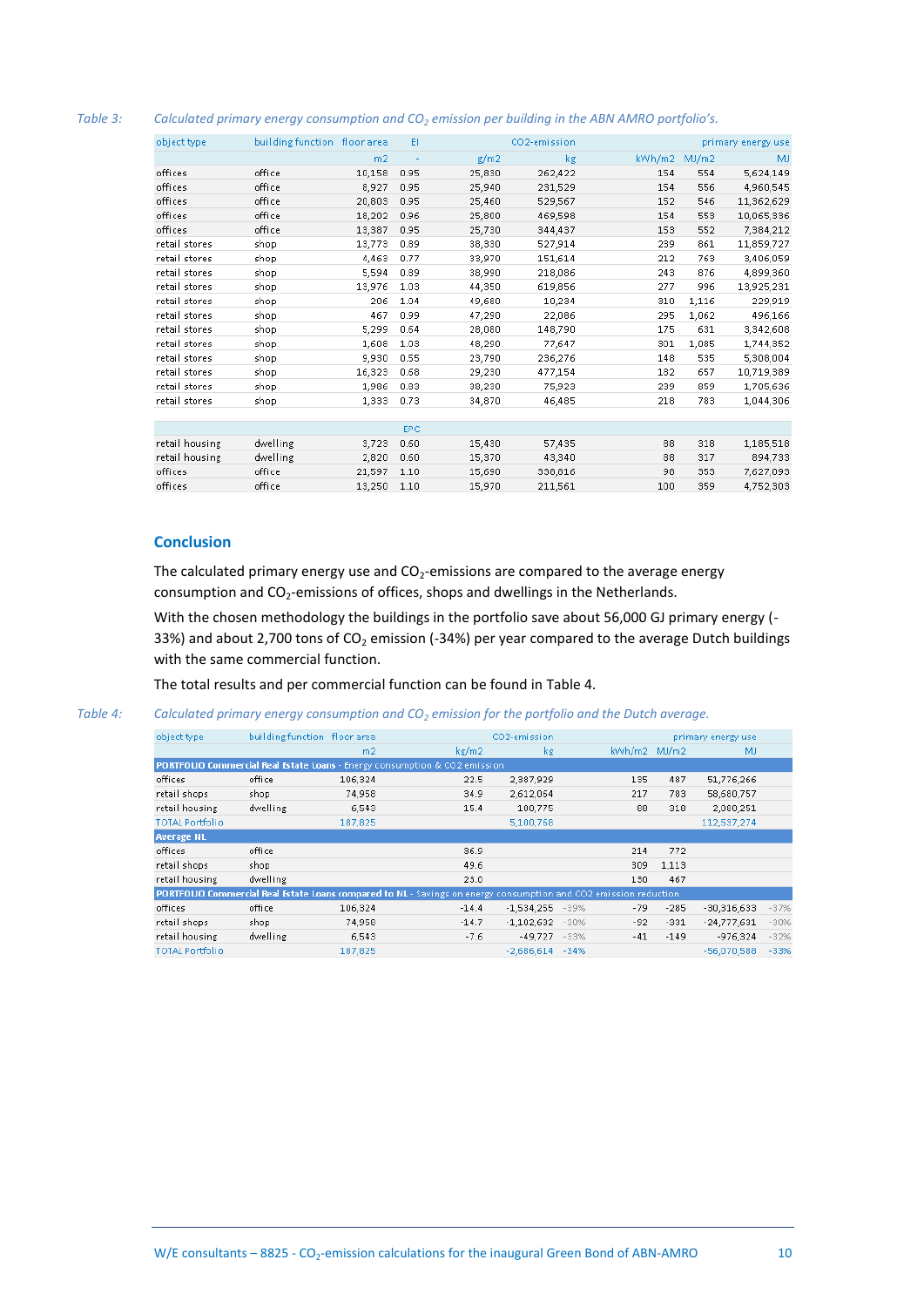## <span id="page-13-0"></span>**2 Annexes**

#### <span id="page-13-3"></span><span id="page-13-1"></span>**EPC-requirements**



*Figure 5 Development of EPC-requirements per use function<sup>r</sup> ]*



 $\overline{a}$ 

<span id="page-13-2"></span>*Table 5: Development of EPC-requirements per use functio[n](#page-13-3)<sup>r</sup>*

Figures in blue and bold indicate a change in the requirements.

| gebruiksfunctie               | 1995 | 1998 | 2000 | 2003                     | 2006                     | 2009                     | 2011 | 2015                     |
|-------------------------------|------|------|------|--------------------------|--------------------------|--------------------------|------|--------------------------|
| woningen                      | 1,4  | 1,2  | 1,0  | 1,0                      | 0,8                      | 0,8                      | 0,6  | 0,4                      |
| logiesverblijf                | 1,4  | 1,4  | 1,4  | 1,4                      | 1,4                      | 1,4                      | 1,4  | 0,7                      |
| bijeenkomst                   | 3,4  | 3,4  | 2,4  | 2,2                      | 2,2                      | 2,0                      | 2,0  | 1,1                      |
| cel                           | 2,3  | 2,3  | 2,2  | 1,9                      | 1,9                      | 1,8                      | 1,8  | 1,0                      |
| gezondheidszorg niet klinisch | 2,0  | 2,0  | 1,8  | 1,5                      | 1,5                      | 1,0                      | 1,0  | 0,8                      |
| gezondheidszorg met bedgebied | 4,7  | 4,7  | 3,8  | 3,6                      | 3,6                      | 2,6                      | 2,6  | 1,8                      |
| horeca                        | 2,2  | 2,2  | 1,9  | $\overline{\phantom{a}}$ | $\overline{\phantom{a}}$ | $\overline{\phantom{a}}$ | ٠    | $\overline{\phantom{0}}$ |
| kantoor                       | 1,9  | 1,9  | 1,6  | 1,5                      | 1,5                      | 1,1                      | 1,1  | 0,8                      |
| logiesgebouw                  | 2,4  | 2,4  | 2,1  | 1,9                      | 1,9                      | 1,8                      | 1,8  | 1,0                      |
| onderwijs                     | 1,5  | 1,5  | 1,5  | 1,4                      | 1,4                      | 1,3                      | 1,3  | 0,7                      |
| sport                         | 2,8  | 2,8  | 2,2  | 1,8                      | 1,8                      | 1,8                      | 1,8  | 0,9                      |
| winkel                        | 3,6  | 3,6  | 3,5  | 3,4                      | 3,4                      | 2,6                      | 2,6  | 1,7                      |
| <b>industrie</b>              |      |      |      |                          |                          |                          |      |                          |

<sup>&</sup>lt;sup>r</sup>http://www.lente-akkoord.nl/wp-content/uploads/2014/01/WE-rapport-8504-Aanscherping-EPC-2015-eindrapport-versie-20-12-2013-.pdf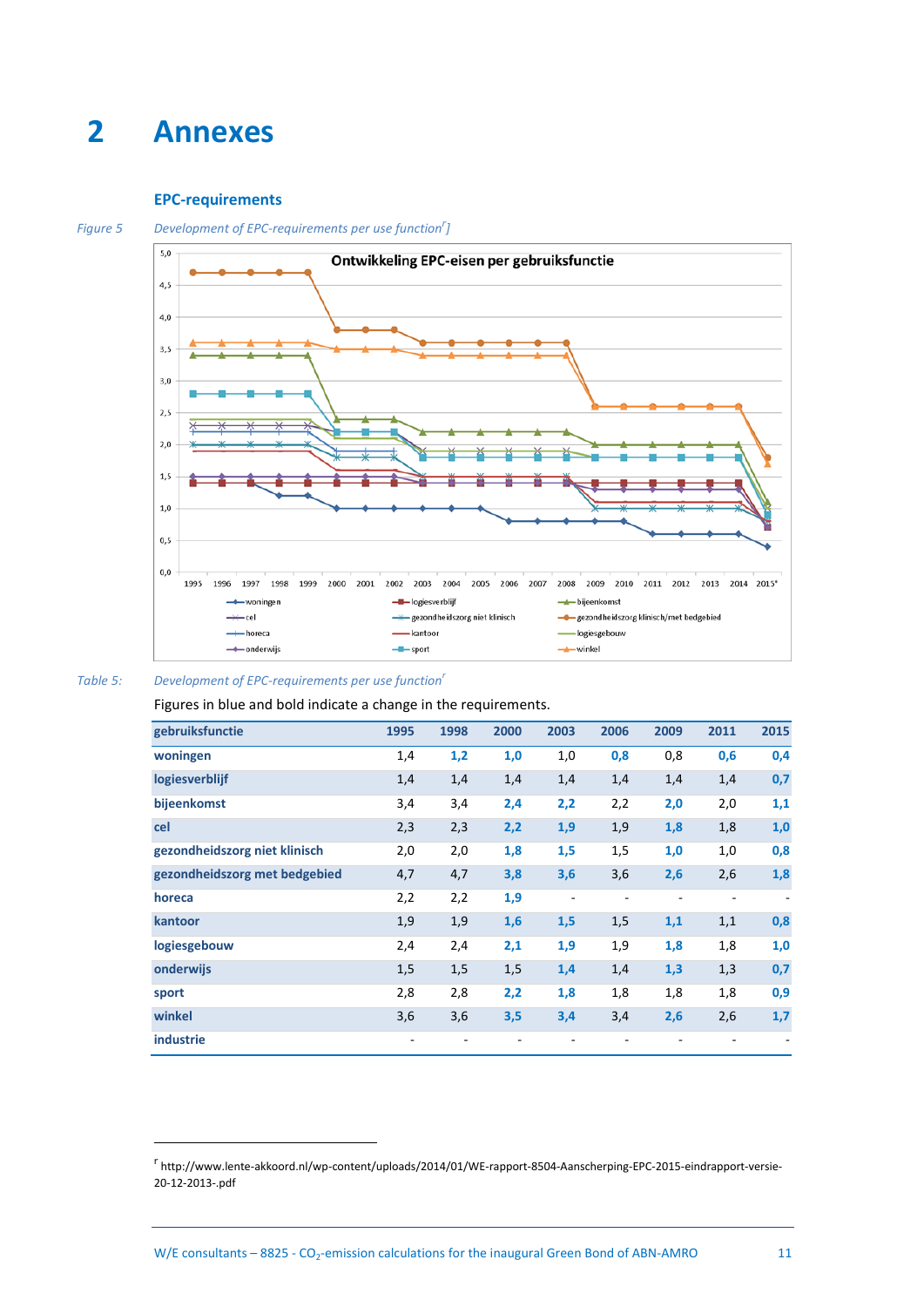### <span id="page-14-0"></span>**Average energy consumption Dutch households**

|                                                                                                             | Rijkswaterstaat<br>Ministerie van Infrastructuur en Milieu                                                                                                    |  |
|-------------------------------------------------------------------------------------------------------------|---------------------------------------------------------------------------------------------------------------------------------------------------------------|--|
| Inhoudsopgave<br><b>Rondleiding</b><br>Home<br><b>Database</b>                                              | <b>Lokaal Klimaatheleid</b><br><b>Downloaden</b><br><b>Contact</b>                                                                                            |  |
|                                                                                                             |                                                                                                                                                               |  |
| Zoek:<br>Ok<br>℞<br>$\blacktriangle$<br>E Energiegebruiken en afvalstromen<br>Energiegebruiken (in TJ)<br>⊞ | Gebiedsniveau<br>Nederland<br>$\overline{ }$<br>Perioden<br>Gebieden<br>Uitsplitsen naar<br>п                                                                 |  |
| ⊞<br>Energiegebruik Totalen (fysieke eenheden)                                                              | 2004, 2006, 2008, 2009, 20 $\blacktriangledown$<br>Nederland $\blacktriangledown$                                                                             |  |
| Gebouwde Omgeving (fysieke eenheden)<br>Woningen                                                            | ш                                                                                                                                                             |  |
| Gasgebruik                                                                                                  | Gemiddeld                                                                                                                                                     |  |
| Alle onderwerpen in dit thema                                                                               | Nederland<br>2006<br>2008<br>2009<br>2011<br>2012<br>2013<br>2004<br>2010                                                                                     |  |
| Gemiddeld gasgebruik appartement                                                                            | AV<br>$\triangle$ $\triangledown$<br>AV<br>AV<br>AV<br>AV<br>AV                                                                                               |  |
| Gemiddeld gasgebruik tussenwoning                                                                           | elektriciteitsgebruik alle woningtypes [kwh]<br>3,250<br>3.250<br>3.250<br>3.250<br>3.200<br>3,300<br>3,200<br>3.150                                          |  |
| Gemiddeld gasgebruik hoekwoning                                                                             | 2.471<br>elektriciteitsgebruik huurwoningen [kWh]                                                                                                             |  |
| Gemiddeld gasgebruik twee-onder-een-kap-woning                                                              | 3,690<br>elektriciteitsgebruik koopwoningen [kWh]<br>1.650<br>1.600<br>1.600<br>1.850<br>1.700<br>1.450 1.550<br>1.600                                        |  |
| Gemiddeld gasgebruik vrijstaande woning                                                                     | gasgebruik alle woningtypes [m3]<br>1.750 1.750<br>1.650<br>1.650<br>1.650 1.550 1.500<br>1.500<br>gasgebruik alle woningtypes (temperatuurgecorrigeerd) [m3] |  |
|                                                                                                             | 1.340<br>gasgebruik huurwoningen [m3]                                                                                                                         |  |
| Gemiddeld gasgebruik woningtype onbekend                                                                    | 1.429.8<br>gasgebruik huurwoningen (temperatuurgecorrigeerd) [96]                                                                                             |  |
| Gemiddeld gasgebruik alle woningtypes<br>⊽                                                                  | 1.865<br>gasgebruik koopwoningen [m3]                                                                                                                         |  |
| Gemiddeld qasqebruik appartement (temperatuurgecor                                                          | 1.990,6<br>gasgebruik koopwoningen (temperatuurgecorrigeerd) [96]                                                                                             |  |
| Gemiddeld gasgebruik tussenwoning (temperatuurgecc                                                          |                                                                                                                                                               |  |
| Gemiddeld gasgebruik hoekwoning (temperatuurgecorr                                                          | Legenda:                                                                                                                                                      |  |
| Gemiddeld gasgebruik twee-onder-een-kap-woning (te                                                          | Geen gegevens beschikbaar                                                                                                                                     |  |

Source: www.klimaatmonitor.databank.nl